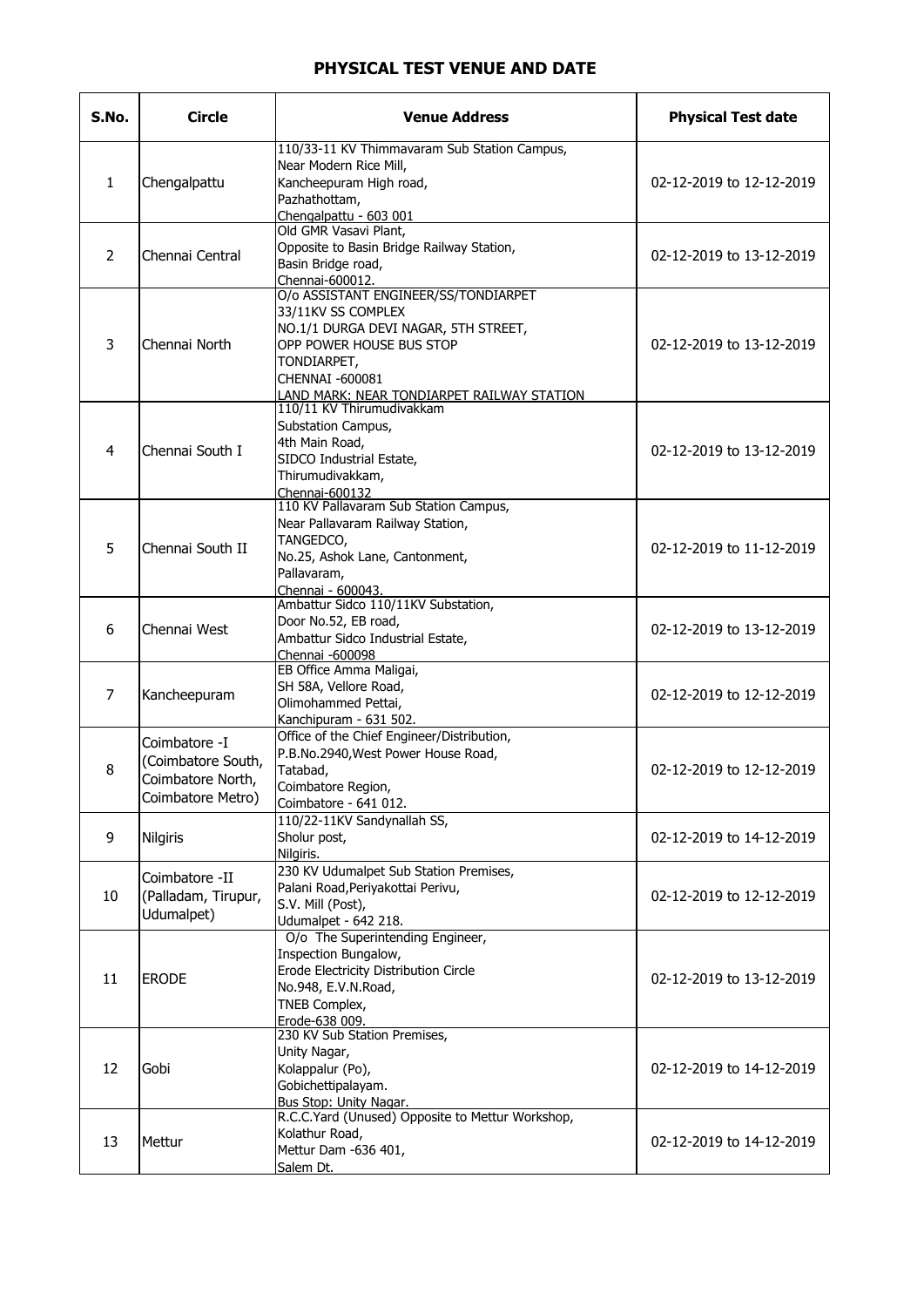| S.No. | <b>Circle</b>    | <b>Venue Address</b>                                                                                                                                                                      | <b>Physical Test date</b> |
|-------|------------------|-------------------------------------------------------------------------------------------------------------------------------------------------------------------------------------------|---------------------------|
| 14    | <b>NAMAKKAL</b>  | 110/22 KV SS cum The Executive Engineer/O&M/ Rasipuram<br>office,<br>Rasipuram Andalur Gate road,<br>Goundampalyam (po),<br>Rasipuram,<br>Namakkal Dt,-637408<br>Goundampalayam Bus stop. | 02-12-2019 to 13-12-2019  |
| 15    | Salem            | O/o The Superintending Engineer, Salem Electricity<br>Distribution Circle,<br>Udayapatty Bye pass,<br>Kamaraj Nagar Colony,<br>Salem 636 014.                                             | 28-11-2019 to 13-12-2019  |
| 16    | Dindigul         | Superintending Engineer Office,<br>Dindigul Electricity Distribution Circle,<br>110/22 KV Angu Nagar SS Premises,<br>Meenachinaickenpatty,<br>Dindigul - 624002                           | 02-12-2019 to 11-12-2019  |
| 17    | Madurai          | Kappalur 110/11 KVSS Premises,<br>Maduari-Tirunelveli four lane,<br>Near Dinamalar office,<br>Kappalur                                                                                    | 02-12-2019 to 11-12-2019  |
| 18    | Madurai Metro    | 110/33-11 KV Substation,<br>Madurai EDC / Metro / Madurai.<br>Quarters campus,<br>New Natham Road,<br>Thiruppalai,<br>Madurai - 625 014.                                                  | 02-12-2019 to 11-12-2019  |
| 19    | Ramnad           | 110/33/22 KV Pattinamkathan Sub station,<br>Opposite O/o the Superintending Engineer/<br>REDC/TANGEDCO/ Ramnad,<br>(Near RTO Office),<br>Collectorate Post,<br>Ramanathapuram - 623 503.  | 02-12-2019 to 11-12-2019  |
| 20    | Sivaganga        | Assistant Engineer,<br>110/22KV Substation,<br>Kalaiyarkoil,<br>Kalaiyarkoil Taluk-630 551<br>Sivaganga District                                                                          | 02-12-2019 to 11-12-2019  |
| 21    | Theni            | Office of the Superintending Engineer,<br>Theni Electricity Distribution Circle,<br>N.R.T Nagar, Main Road,<br>Theni - 625 531.                                                           | 02-12-2019 to 10-12-2019  |
| 22    | KANYAKUMARI      | Office of the Superintending Engineer Campus,<br>TANGEDCO/Kanyakumari Electricity Distribution Circle,<br>A.15, M.S.Road,<br>Parvathipuram,<br>Nagercoil.<br>Pin code: 629 003.           | 25-11-2019 to 09-12-2019  |
| 23    | TIRUNELVELI      | 33/11 KV Thiyagaraja Nagar SS Campus,<br>(Rear to TNEB Quarters).<br>Sivanthippatti main Road,<br>Thiyagaraja Nagar,<br>Tirunelveli District,<br>Pin code: 627011.                        | 25-11-2019 to 09-12-2019  |
| 24    | <b>TUTICORIN</b> | Executive Engineer/Distribution,<br>Division Offive campus,<br>TANGEDCO (TNEB),<br>Elaiyasharenenthal Road,<br>Kovilpatti.<br><b>Tuticorin District</b><br>Pin code: 628502               | 25-11-2019 to 10-12-2019  |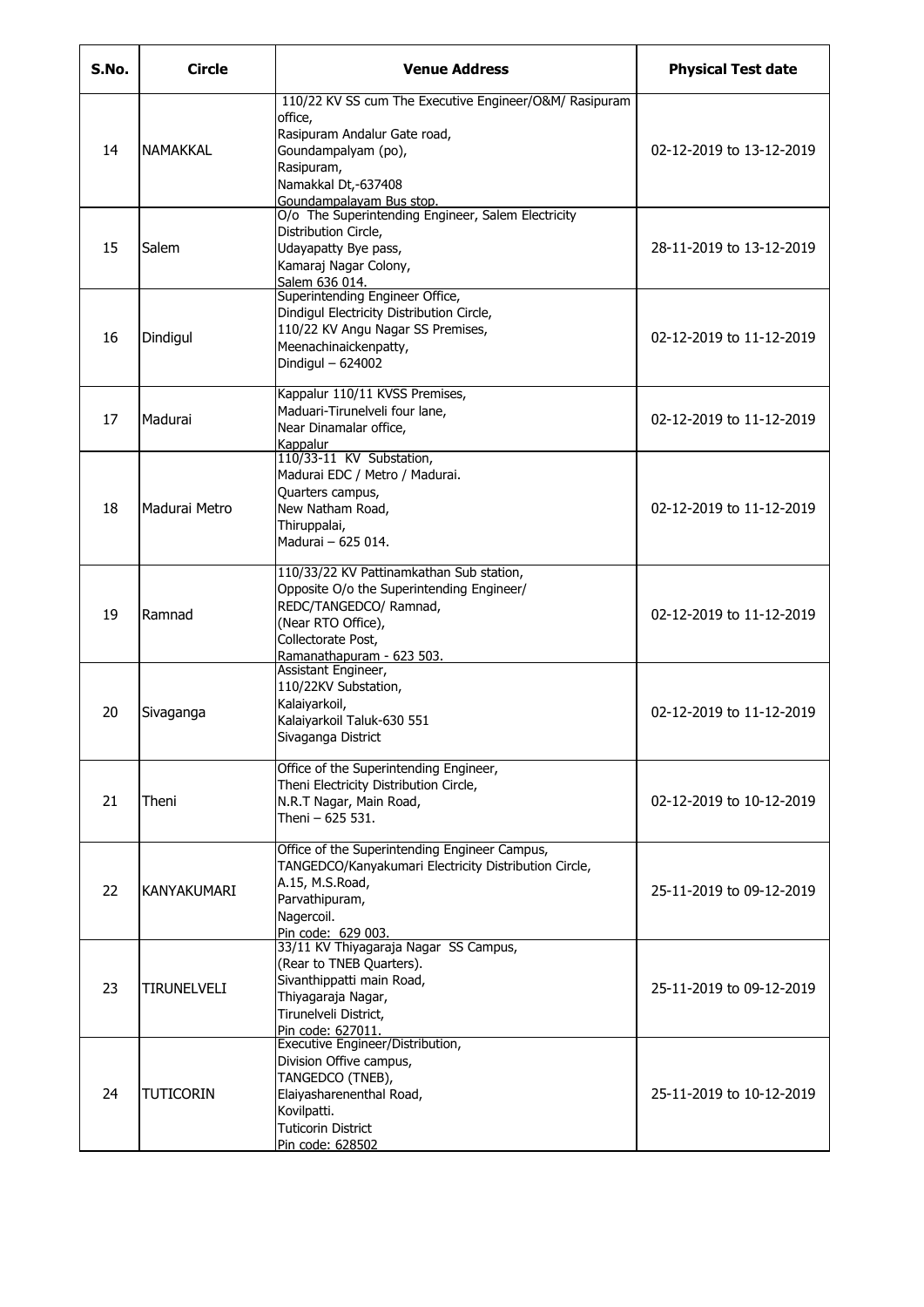| S.No. | <b>Circle</b>    | <b>Venue Address</b>                                                                                                                                                                                                          | <b>Physical Test date</b> |
|-------|------------------|-------------------------------------------------------------------------------------------------------------------------------------------------------------------------------------------------------------------------------|---------------------------|
| 25    | IVIRUDHUNAGAR    | 33/11 KV Periyavallikulam SS,<br>Assistant Engineer/Rural/ South,<br>Virudhunagar Office Campus,<br>Opposite to Senthilkumaranadar Arts & Science College,<br>Aruppukottai Road,<br>Virudhunagar District<br>Pin code: 626001 | 25-11-2019 to 10-12-2019  |
| 26    | <b>KARUR</b>     | <b>ASSISTANT ENGINEER,</b><br>110/11KV/ VEPPAMPALAYAM, SS COMPLEX.<br>COIMBATORE-ERODE ROAD LINK ROAD,<br>VEPPAMPALAYAM, ANDANKOVIL (PO)<br>MANMANGALAM (TK)<br>KARUR-639 008.                                                | 02-12-2019 to 11-12-2019  |
| 27    | NAGAPATTINAM     | ASSISTANT EXECUTIVE ENGINEER,<br>110/33-11 KV GRID SUB STATION,<br>VAITHEESWARANKOIL - 609117<br>SIRKALI (TK)<br>NAGAI DISTRICT.                                                                                              | 02-12-2019 to 11-12-2019  |
| 28    | PERAMBALUR       | SUPERINTENDING ENGINEER,<br>PERAMBALUR ELECTRICITY DISTRIBUTION CIRCLE,<br>TANGEDCO,<br>PERAMBALUR 230 KV SS CAMPUS,<br>NEAR FOUR ROAD,<br>PERAMBALUR - 621 220.                                                              | 02-12-2019 to 11-12-2019  |
| 29    | PUDUKKOTTAI      | ASSISTANT ENGINEER/110 KV SS,<br>(NEAR) DAWOOD MILL BUS STOP,<br>SIPCOT INDUSTRIAL ESTATE,<br>PUDUKKOTTAI-622 002.                                                                                                            | 02-12-2019 to 10-12-2019  |
| 30    | <b>THANJAVUR</b> | ASSISTANT EXECUTIVE ENGINEER,<br>110 K.V. GRID SUB- STATION,<br>TANGEDCO,<br>MEDICAL COLLEGE ROAD,<br>THANJAVUR- 613 004                                                                                                      | 02-12-2019 to 11-12-2019  |
| 31    | <b>TIRUVARUR</b> | JUNIOR ENGINEER,<br>110/11KV SUB-STATION,<br>EB ROAD/TANGEDCO,<br>VADUVOOR-614019,<br>NEEDAMANGALAM TALUK.<br>THIRUVARUR DISTRICT,                                                                                            | 02-12-2019 to 10-12-2019  |
| 32    | <b>TRICHY</b>    | <b>EXECUTIVE ENGINEER,</b><br>230KV(AUTO) SUB STATION,<br>PIRATTIYUR.<br>(NEAR) REGIONAL TRANSPORT OFFICE,<br>DINDUGAL MAIN ROAD,<br>TRICHY DIST. 620 009.                                                                    | 02-12-2019 to 11-12-2019  |
| 33    | IDHARMAPURI      | Office of the Superintending Engineer,<br>Dharmapuri Electricity Distribution Circle,<br>TANGEDCO,<br>Salem Main Road,<br>Opposite to Collectorate,<br>Dharmapuri 636705.                                                     | 25-11-2019 to 12-12-2019  |
| 34    | KRISHNAGIRI      | Office of the Superintending Engineer,<br>Krishnagiri Electricity Distribution Circle,<br>110/33-11 KV SS Campus,<br>TNHB Phase II, Kattiganapalli,<br>Rayakotta Road,<br>Krishnagiri -635 002.                               | 25-12-2019 to 12-12-2019  |
| 35    | Tirupathur       | 110/33-11 KV Tirupattur Substation /TANGEDCO,<br>Vengalapuram(Village and Post),<br>Tirupattur to Alangayam Road,<br>Tirupattur,<br>Vellore Dist. 635653                                                                      | 25-12-2019 to 11-12-2019  |